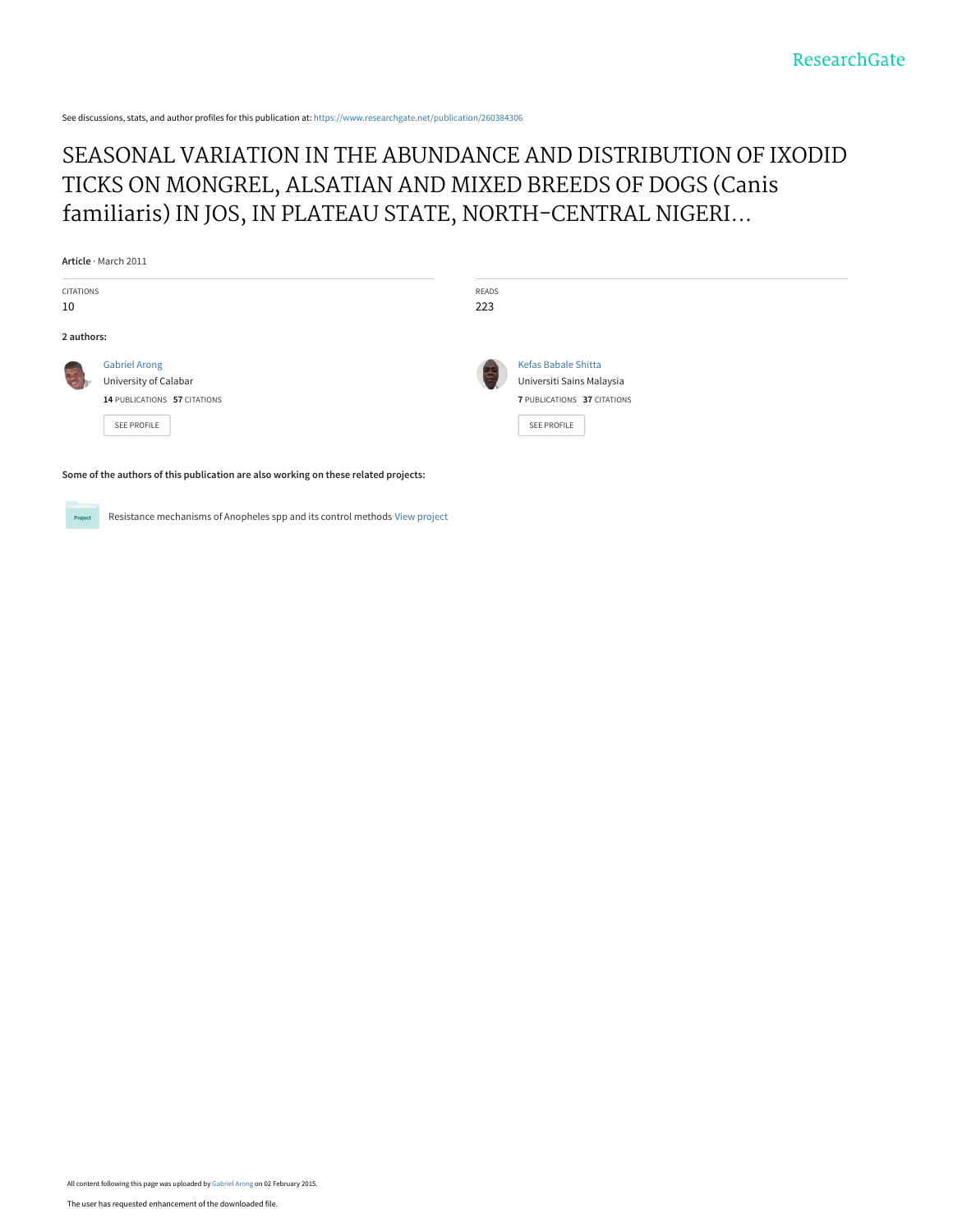

# SEASONAL VARIATION IN THE ABUNDANCE AND DISTRIBUTION OF IXODID TICKS ON MONGREL, ALSATIAN AND MIXED BREEDS OF DOGS (Canis familiaris) IN JOS, IN PLATEAU STATE, NORTH-CENTRAL NIGERIA

Arong, G. A.,  $^{1,2*}$  Shitta, K. B., <sup>2</sup> James-Rugu, N. N., <sup>2</sup> and Effanga, E. O.<sup>1</sup>

# <sup>1\*</sup>Department of Zoology and Environmental Biology, University of Calabar, Nigeria. <sup>2</sup> Department of Zoology, University of Jos, P.M.B. 2084, Jos, Nigeria. Corresponding author e-mail: gabrielarong@yahoo.com

#### *Abstract*

A study was conducted to determine the variation, abundance and distribution of ticks on 300 Mongrels, Mixed and Alsatian breeds of dogs (*Canis familiaris*) in Jos, Plateau State, Nigeria. Ticks were gently removed from the body of infected dogs with forceps. The population of ticks was higher during the rainy months than the dry months. A total of 1,146 ticks of three species, belonging to the family Ixodidae were identified of which Mixed breed recorded 425 ticks, Mongrels had 408 while the Alsatian breed had 313. In order of abundance *Rhipicephalus sanguineus* recorded 40.58%; *Boophilus decoloratus,* 33.50% and *Haemaphysalis leachii*, 25.92%. Chi-squared analysis showed that abundance and distribution of different tick species varied significantly ( $P < 0.05$ ) between Jos North and South LGAs and between seasons. Infestation by ticks did not differ (P > 0.05) among different bred of *Canis familiaris.* Of 154 male dogs examined 70, (45.16%) and 146 female dogs 85, (54.84%) were infested with ticks. Adolescent dogs were more susceptible to tick infestation, 47.10% than the adult hosts 30.90% when compared to young dogs or puppies, 22.00%. Statistical analysis showed that infestation rate between sexes of dogs and among tick species differed significantly  $(P < 0.05)$  but no such difference was observed in ages of dogs and tick species (P > 0.05). Any strategy intended to mitigate the problems of tick infestation of dogs in Jos plateau should take into account the identified tick species and their season of abundance.

*Keywords: Rhipicephalus sanguineus, Boophilus decoloratus, Haemaphysalis leachii,Canis familiaris*.

# **Introduction**

Dog, Canis familiaris serves as meat in different parts of the world, they are trained and used to unravel criminal intelligence by law enforcement agents while some are kept as pets due to their tremendous potential to contribute significantly to the security requirements of the teaming population of Nigeria especially in the Jos plateau that is recently faced with security challenges. As vector of important haemo parasitic disease, ticks surpass all other arthropods, apart from mosquitoes, as disease agents [1]. However, ticks and tick-borne diseases such as Babesia canis and Haemobatonella sp constitute some notifiable disease that act as impediment towards achieving this goal [2 and 3] besides their public health significance. Ticks and tick-borne diseases have in addition to other socio-economic parameters, constituted major set backs to the

development of an economically viable livestock industry in Africa and other parts of the world [3] [4], [5], [6], [7]such as reduction in growth and meat production [8 and 9]. In particular this has let to considerable losses to the livestock economy in Jos, Plateau [10]. Preliminary information about the ticks infesting dogs is crucial for the planning and implementation of an effective tick control strategy. This study was conducted to determine the tick species infesting different breeds of dogs at different times of the year in Jos, Plateau State, evaluate their prevalence and distribution by sex and age of dogs as to assist dog owners or keepers, government and other relevant agencies in planning control measure.

# **Methods and Materials**

### Study area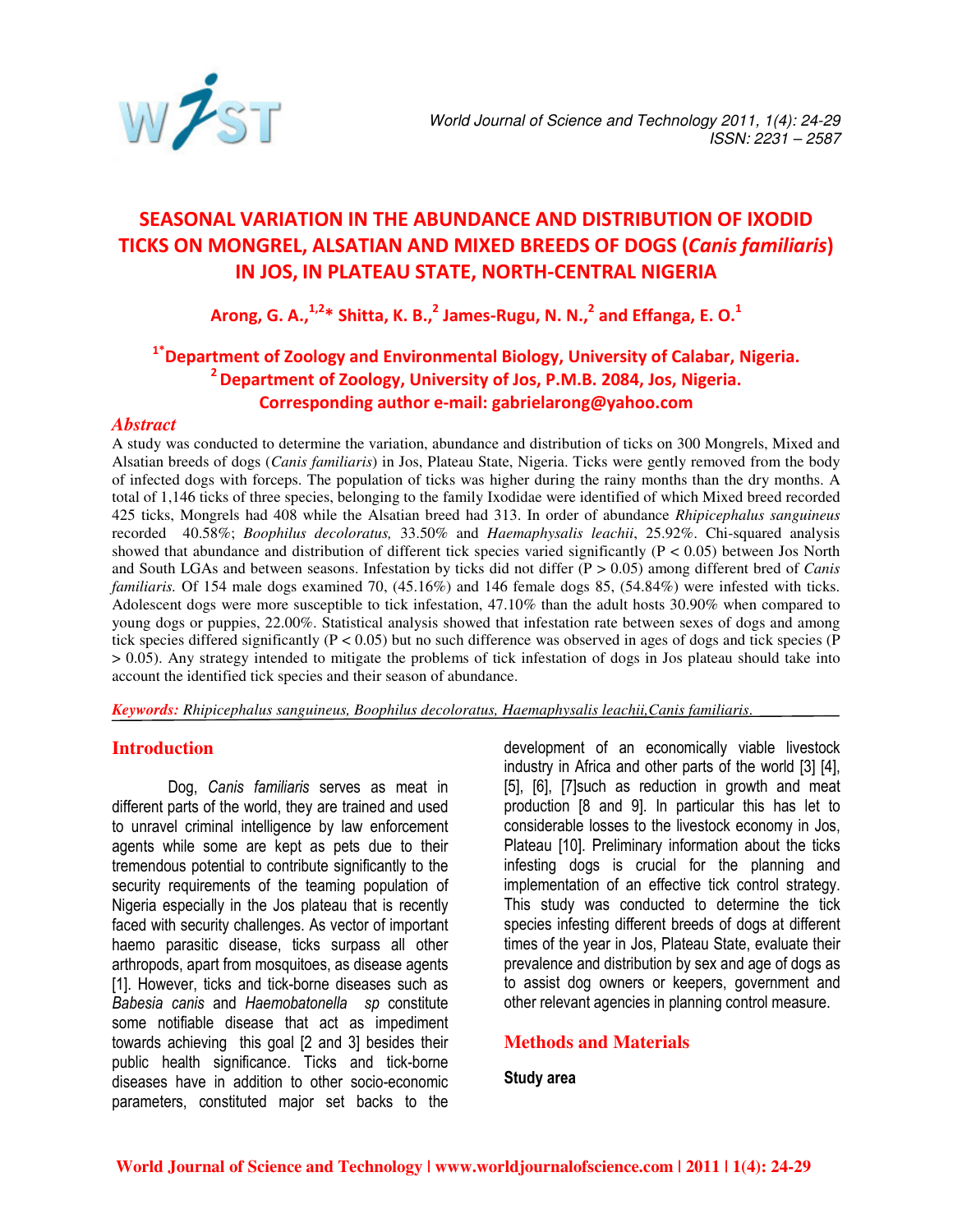The study was conducted in Jos North and Jos South Local Government Areas (LGAs) of Plateau State between January – October, 2009. Plateau State is located at the North Central zone of Nigeria and lies Lies on 9° 55' 0" N, 8° 54' 0" E and occupies about 53,585KM2 (Plateau State Diary, 2004). ECWA and Plateau veterinary clinics, one located in each LGA were used for the sample collection.

# Sampling methods

Three hundred, male and female of Mongrels, Mixed and Alsatian breeds of dogs between the ages of one and eight were presented to the Clinics during the study period to examine the presence of and infestation by ticks. Dogs under two years were regarded as puppies, between two and five years as adolescent and above five as adults. Ticks observed on the body of dogs were gently removed and transfered to labelled bottles containing 70% ethanol. Smaller ticks were warmed and cleared of debris in a test tube containing 3mls of Potassium Hydroxide, it was rinsed with distilled water and dehydrated through grades of ethanol, 26 - 96%. Ticks were cleared in Xylem and mounted in Canada Balsam.

# Identification of ticks

All ticks collected were carefully identified using taxonomic keys produced by [1], [11], [12], [13], [14], [15], [16] after examing the charcteristic features visually with the help of a dissecting microscope (Nikon).

# Meteorological data

Temperature, relative humidity and rainfall data were obtained from the University of Jos meteorological center located within the Bauchi Road Campus of the University of Jos.

#### Statistical analysis

Data collected in the study were subjected to Chi-square test for significant difference between seasons, LGAs, sexes of dogs and among tick species and breeds of dogs using the GraphPad Instat 3 Statistical Package.

# **Results**

A total of 1,146 ticks all of the Family ixodidae were collected from the three breed of dogs. The population of ticks were higher during the rainy season with peak periods between the months of August and September, 2009 (Fig. 1). Fewer ticks were collected in January and February which coincided with low rainfall. Mixed breed had the highest collection of ticks, 425 followed by the mongrels 408 and Alsatian recorded the least collection, 313 ticks (Tables 1). In order of abundance, Rhipicephalus sanguineus was the most prevalent (40.58%), followed by Boophilus<br>decoloratus (33.50%) and the least was decoloratus (33.50%) and the least was Haemaphysalis leachii (25.92%). Jos North recorded higher number of ticks, 672 compared to Jos South, 474 with Rhipicephalus sanguineus showing higher preference, 266 when compared to Haemaphysalis leachii, 117. Statistical analysis showed significant association,  $P = 0.00496$  (Table 2).

Of the 154 male dogs examined, 70 (45.16%) were infested with ticks and of 146 female dogs, 85 (54.84%) were infested; and infestation rate was higher in females than males (Table 3). Infestation of tick species in relation to the age of dogs showed that adolescent dogs were more susceptible to tick infestation (47.10%) than the adult dogs 30.90%. Young dogs were the least infested were the least infested (22.00%) (Table 4). Infestation was highest in August in Mongrels when compared to the Mixed and Alsatian dogs, this however correlated positively (Fig. 2). Distribution of ticks among dog breeds showed high significant difference  $P = 0.0175$ (Table1).

| <b>Tick species</b>          | No. of tick              | <b>Breed</b>    |              |                 |
|------------------------------|--------------------------|-----------------|--------------|-----------------|
|                              | <b>Collected</b> $(\% )$ | <b>Mongrels</b> | <b>Mixed</b> | <b>Alsatian</b> |
| Rhipicephalus sanguineus     | 465 (40.58)              | 75              | 169          |                 |
| Haemaphysalis leachii        | 297(25.92)               | .15             | $\P$ 6       | <b>66</b>       |
| <b>Boophilus decoloratus</b> | 384 (33.50)              | 118             | 135          | 126             |
| Total                        | .146                     | 408             | 420          | 313             |

#### **Table 1. Distribution of Ixodid ticks on different breed of dogs**

 $X^2 = 11.978$ ,  $P = 0.0175$ , df = 2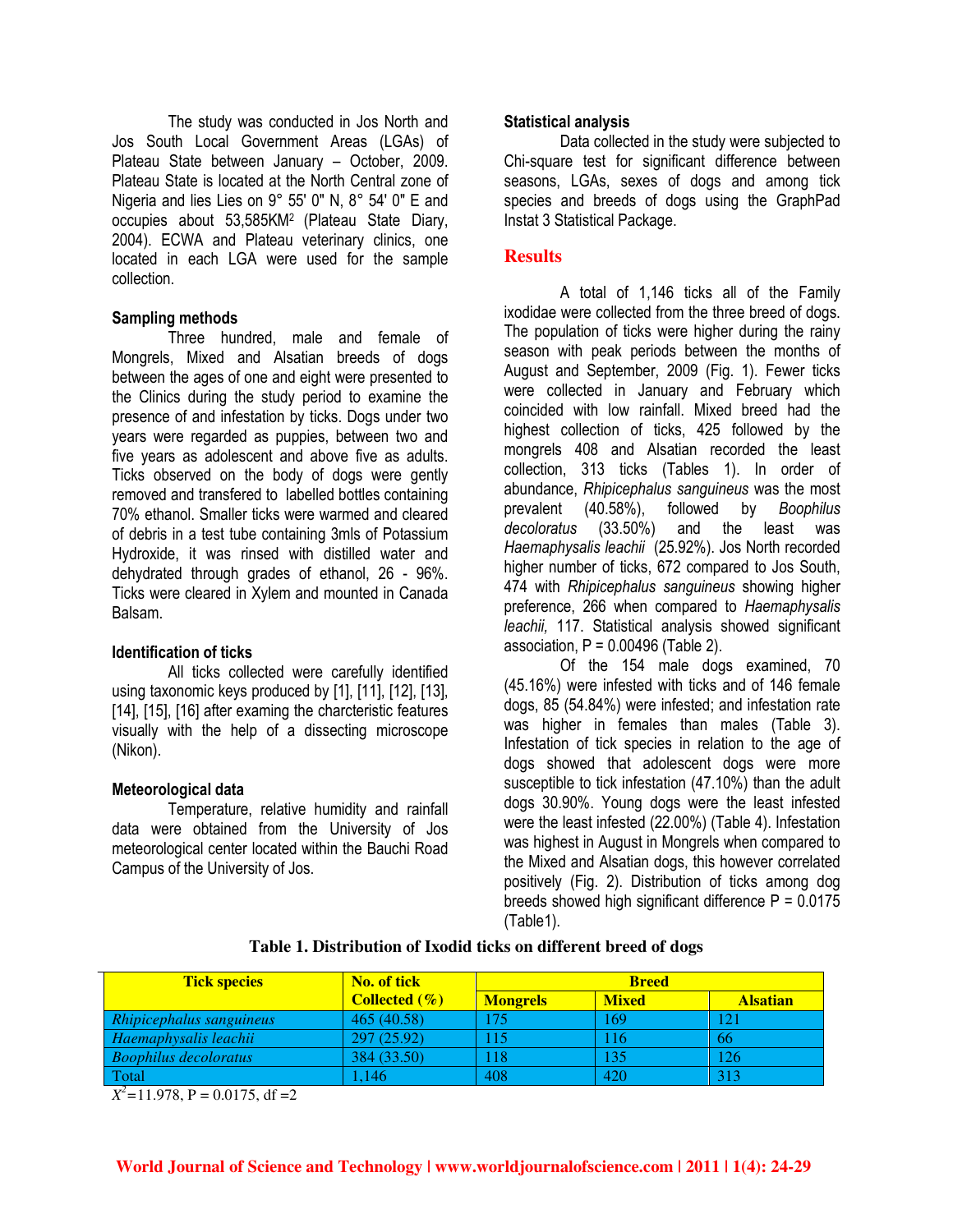| <b>Tick species</b>          | <b>No. Collected <math>(\%)</math></b> | <b>Jos North</b> $(\%)$ | <b>Jos South <math>(\%)</math></b> |
|------------------------------|----------------------------------------|-------------------------|------------------------------------|
| Rhipicephalus sanguineus     | 465                                    | 266                     | 199                                |
| Haemaphysalis leachii        | 297                                    | 180                     | 117                                |
| <b>Boophilus decoloratus</b> | 384                                    | 226                     | 158                                |
| Total                        | 146                                    | 672                     | 474                                |

#### **Table 2. Distribution of Ixodid ticks by Local Govt Areas**

 $X^2$ =6.008, P = 0.0496, df = 2

#### **Table 3. Infestation of Ixodid ticks in relation to sex of dogs**

| <b>Sex of</b><br>dog | No. of<br>dogs<br><b>examined</b> | No. of dogs<br><b>Infected</b><br>$(\%)$ | <b>Rhipicephalus</b><br><b>sanguineus</b> | <b>Haemaphisalis</b><br>leachii | <b>Boophilus</b><br><i>decoloratus</i> | <b>Total ticks</b> |
|----------------------|-----------------------------------|------------------------------------------|-------------------------------------------|---------------------------------|----------------------------------------|--------------------|
| <b>Male</b>          | 154                               | 70(45.16)                                | 185(2.64)                                 | 145(2.07)                       | 187(2.67)                              | 384(2.47)          |
| Female               | 146                               | 85(54.84)                                | 280(3.30)                                 | 152(1.80)                       | 197(2.32)                              | 629(7.40)          |
| <b>Total</b>         | 300                               | 155(51.67)                               | 465(3.0)                                  | 297(1.90)                       | 384(2.47)                              | 1146(7.40)         |

**Significance:**  $X^2 = 4.890$ , P = 0.0135, df =1. **Independence:**  $X^2 = 8.974$ , P = 0.0113, df =2. **Trend**:  $X^2 = 7.114$ , P = 0.0076, df =1, Figures in parethnesis are per cent values

# **Table 4. Infestation of Ixodid ticks in relation to age of dogs**

| <b>Sex of</b><br>dog | <b>No. of dogs</b><br>examined | No. of dogs<br><b>Infected</b><br>$(\%)$ | <b>Rhipicephalus</b><br><b>sanguineus</b> | <b>Haemaphisalis</b><br>leachii | <b>Boophilus</b><br><i>decoloratus</i> | <b>Total</b><br>ticks |
|----------------------|--------------------------------|------------------------------------------|-------------------------------------------|---------------------------------|----------------------------------------|-----------------------|
| Young                | 60                             | 34(22.0)                                 | 145(4.30)                                 | 80(2.35)                        | 114(3.35)                              | 399(10.0)             |
| <b>Adolescent</b>    | 148                            | 73(47.1)                                 | 168(2.30)                                 | 120(1.64)                       | 137(1.90)                              | 425(5.82)             |
| <b>Adult</b>         | $\overline{92}$                | 48(30.9)                                 | 152(3.17)                                 | 97(2.02)                        | 133(2.77)                              | 382(8.0)              |
| <b>Total</b>         | 300                            | 155(51.67)                               | 465(3.00)                                 | 297(1.90)                       | 384(2.47)                              | 1146(7.40)            |

**Significance:**  $X^2 = 0.9353$ , P = 0.6265, df = 2. **Independence:**  $X^2 = 2.603$ , P = 0.6263, df = 2. **Trend**:  $X^2 = 0.1730$ , P = 0.6775, df =1*,* Figures in parethnesis are per cent values



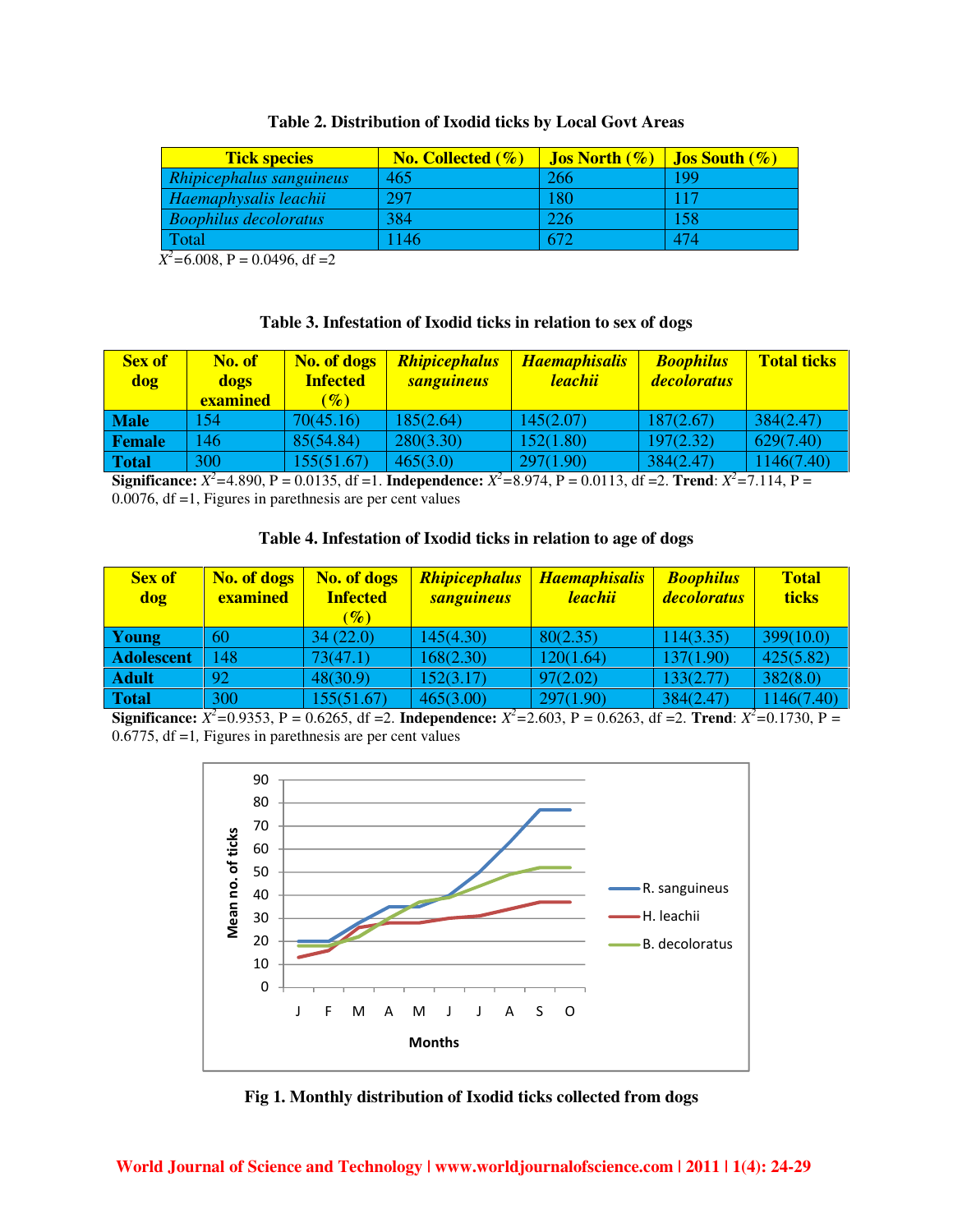

**Fig 2. Monthly distribution of Ixodid ticks on different breed of dogs** 

# **Discussion**

The ticks collected in this study were Rhipicephalus sanguineus, Boophilus decoloratus and Haemaphysalis leachii all belong to the family ixodidae with Rhipicephalus sanguineus being dominant. Earlier [13] had reported that ixodid ticks are entirely mammalian parasites. This finding agrees with the reports of [7], [8] [9], [17], [18], [19]. Collection of these species of ticks as ectoparasites of dogs in Jos therefore corroborates their finding. Analysis of the composition of ticks in different months of sampling revealed that infestation of ticks was higher during the rainy season than during the dry season. This might be due to availability of vegetation cover which provides a conducieve habitat for the ticks during the rainy season as they are noted to drop off host to moult and wait on blades of vegetation to infest host that come in contact with them during grazing or movement. Also, the relatively low temperature during the rainy season may probablly encourage high fecundity in ticks. This finding is in comformity with the work of [7], [8], [9], [17], [20] that reported relatively high numbers of ticks on dogs during the rainy season than the dry season.

Ticks were found on dogs through out the monitoring period, although, higher loads of ticks were collected during rainy months than during dry months. Monthly maximum and minimum environmental temperatures appeared to affect the

tick population, although it was difficult to isolate the effect of temperature from that of rainfall. Greater loads of ticks per dog were` observed during the periods with lower maximum and higher minimum temperatures. The mongrels showed higher infestation compared to the mixed and alsatian breeds. This finding comform to the works of [7 and 10] who reported higher infestation of ticks in the local breed of dogs than the exotic breeds. This could possibly due to the fact that Alsatian dogs are kept by high income earners that provide attention, sanitation and health care to the exotic breeds, also the economic value of alsatian dogs are higher than others due to its efficient services and intelligence. Most mongrels and mixed breeds are free-ranging, a situation which exposes them to frequent contact with ticks, than the exotic breeds.

With respect to sex, female dogs were more infestated than the male hosts. This might be due to the fact that female dogs usually form a sedentary habit during care of their new born or offspring where they are easily infested by ticks. Similarly, [20] reported that female dogs are highly susceptible to tick infestation than the male animal. The infestation was higher in adolescent dogs than the adult hosts and young dogs were the least infested animals. This finding is in line with the report by [2] who reported that adult and adolescent dogs were more infested by ticks than the young animals. This might be due to much attention and care given to the young dogs than the adult and adolescent which are left to roam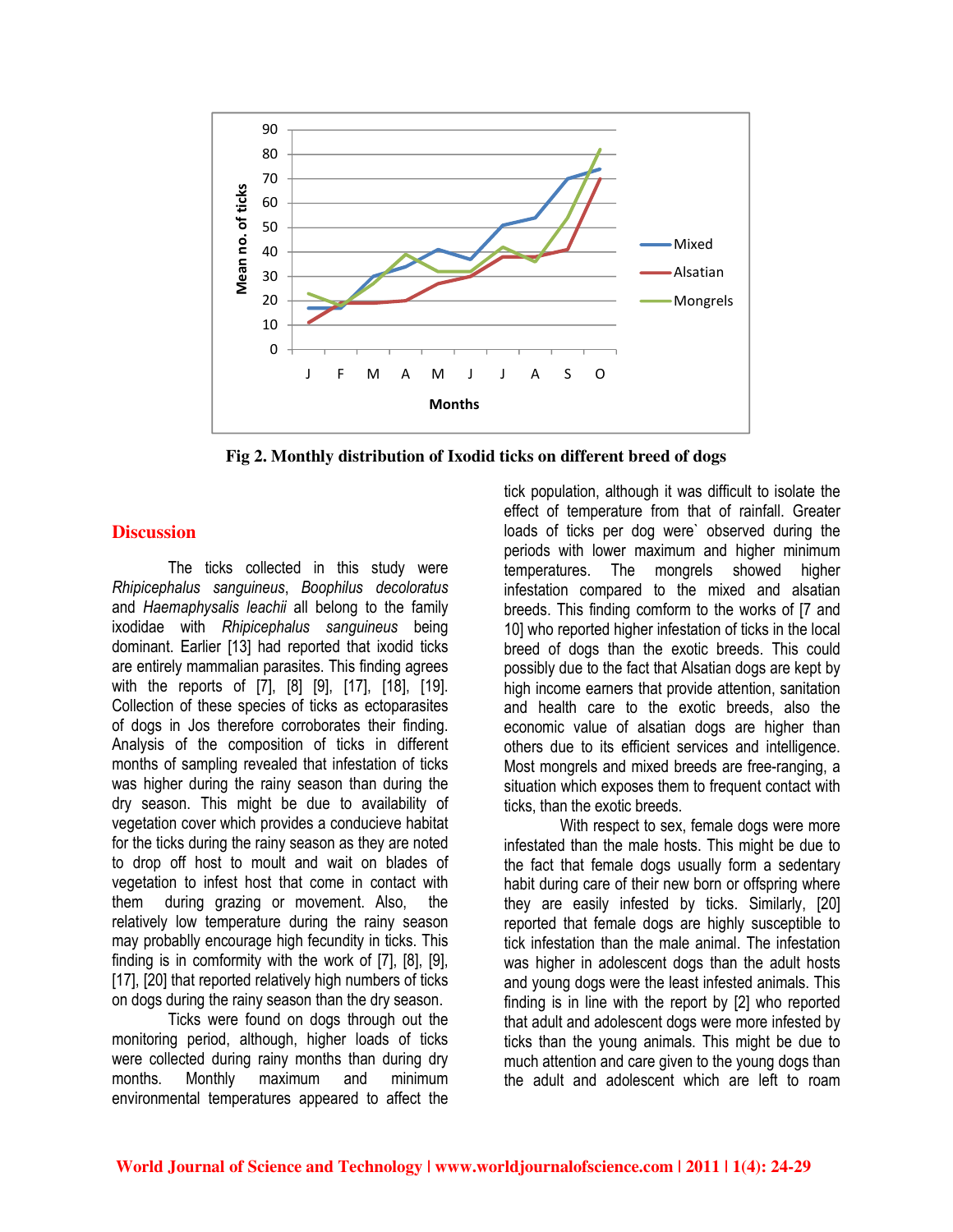indiscriminately predisposing them to contact with ticks.

The overall result indicated that three species of ticks commonly infest dogs in the study area. This suggests that tick control measures for dogs should be concentrated on the dominant tick species. Frequent dipping of these animals in acaricides, grooming and restriction of movement especially in peak periods is recommended to help reduce tick burdens and subsequently tick-borne infections.

# **Acknowledgement**

The authors are indebted to Drs. David Ayika, Paul Akut and Magdalene Aba for their useful advice; to Deborah Joseph, Francis Wamtas, Simon A. Ogwos and Mrs Esther A. Reny for their technical support.

# **References**

- 1. Hoogstraal, H., Kohls, G. M. and Parrish, D. W. (1968). Studies on South Asian Haemaphysalis ticks (ixodidea: ixodidae) H. Kaiseriana susphilippensis sp. N., A parasite of Luzon and Mindanao Boars. Journal of Parasitology, 54:616-621
- 2. James-Rugu, N.N. (2001). A study of the haemoparasites of dogs, pigs and cattle in Plateau State, Nigerian Journal of Science and Technology, 7:20-27.
- 3. Zeleke, M. and Beleke, T. (2004). Species of Ticks on Camels and their seasonal population dynamics in Eastern Ethiopia. Tropical Animals Health and production, 36:225-231
- 4. Mohammed, A.N. and Agbede, R.I.S. (1980). Control of ectoparasites on ruminants in Nigeria. In: Proceedings of National seminar on "The current problem facing the Leather industry in Nigeria. LERIN, Zaria, September, 24-26.
- 5. De-Castro, J.J. (1997). Sustainable ticks and tick-borne disease control in livestock improvement in developing countries. Veterinary Parasitology, 71:77-97.
- 6. George, B.D.J (2003). Comparative study of Haemocyte populations in Babesia sp. Infected and unaffected Boophilus decoloratus (koch) Ticks. Nigerian Journal of Entomology, 20:49-55.
- 7. James-Rugu, N.N. and Idu, M.E. (2008). Ectoparasites of some domestic animals in

Makurdi metropolis, Benue State, Nigeria. Journal of Pest, Disease and Vector Management, 8:471-477.

- 8. Iwuala, M. O. E. and Okpala, I. (1978a). Studies on the Ectoparasitic fauna of Nigerian Livestock I: Types and distribution patterns. Bulletin of Animal Health and Production in Africa, XXVI (4): 339-350
- 9. Iwuala, M. O. E., and Okpala, I. (1978b). Studies on the Ectoparasitic fauna of Nigerian Livestock II: Seasonal infestation rates. Bulletin of Animal Health and Production in Africa, XXVI (4): 351-359
- 10. James-Rugu, N.N. (2002). Studies on ticks and tick-borne parasites of dogs in Jos, Plateau State. Zuma Journal of Pure and Applied Sciences,4(2):29-35.
- 11. Nuttal, G. H. F. and Warbuton, C. (1911a). Ticks: A monograph of the ixodoidea part II. Ixodidae: Cambridge, Cambridge University Press 1-348
- 12. Nuttal, G. H. F. and Warbuton, C. (1911b.) Ticks: A monograph of the ixodoidea part III. Ixodidae: the genus Haemaphysalis. Cambridge, Cambridge University Press 1-550
- 13. Hoogstraal, H. (1956). Ticks of the Sudan. U.S. Naval Medical Research Unit (3) Cairo, Egypt, 1110pp
- 14. Hoogstraal, H. (1958). Notes on African Haemaphysalis ticks iv. Description of Egyptian population of the yellow tick H. leachii leachii (Audoin 1827) (ixodoidea: ixodidae). Journal of Parasitology 44:548-558
- 15. Hoogstraal, H. (1964). Notes on African Haemaphysalis ticks vi. H. Spinulosa Neumann and relation to biological and numenclatorial problems in the H. leachii, group of Africa and Asia (ixodoidea, ixodidae) Journal of Parasitology, 50(6): 786-792
- 16. Soulsby, J. I. (1982). Helminths, arthropods and protozoa of domesticated animals, 7<sup>th</sup> Edition William and Wilkins Company, Baltimore. USA 121-155
- 17. James-Rugu, N. N. and Iwuala, M.O.E. (1992). Seasonal abundance in ixodid ticks from some livestock in Plateau State. Technology and Development 2(1):61-67
- 18. James-Rugu, N.N. and Iwuala, M.O.E. (1994). Attachment sites of ticks on some livestock in Plateau State Nigeria. Journal of Innovations in life Science, 1(1):179-184.